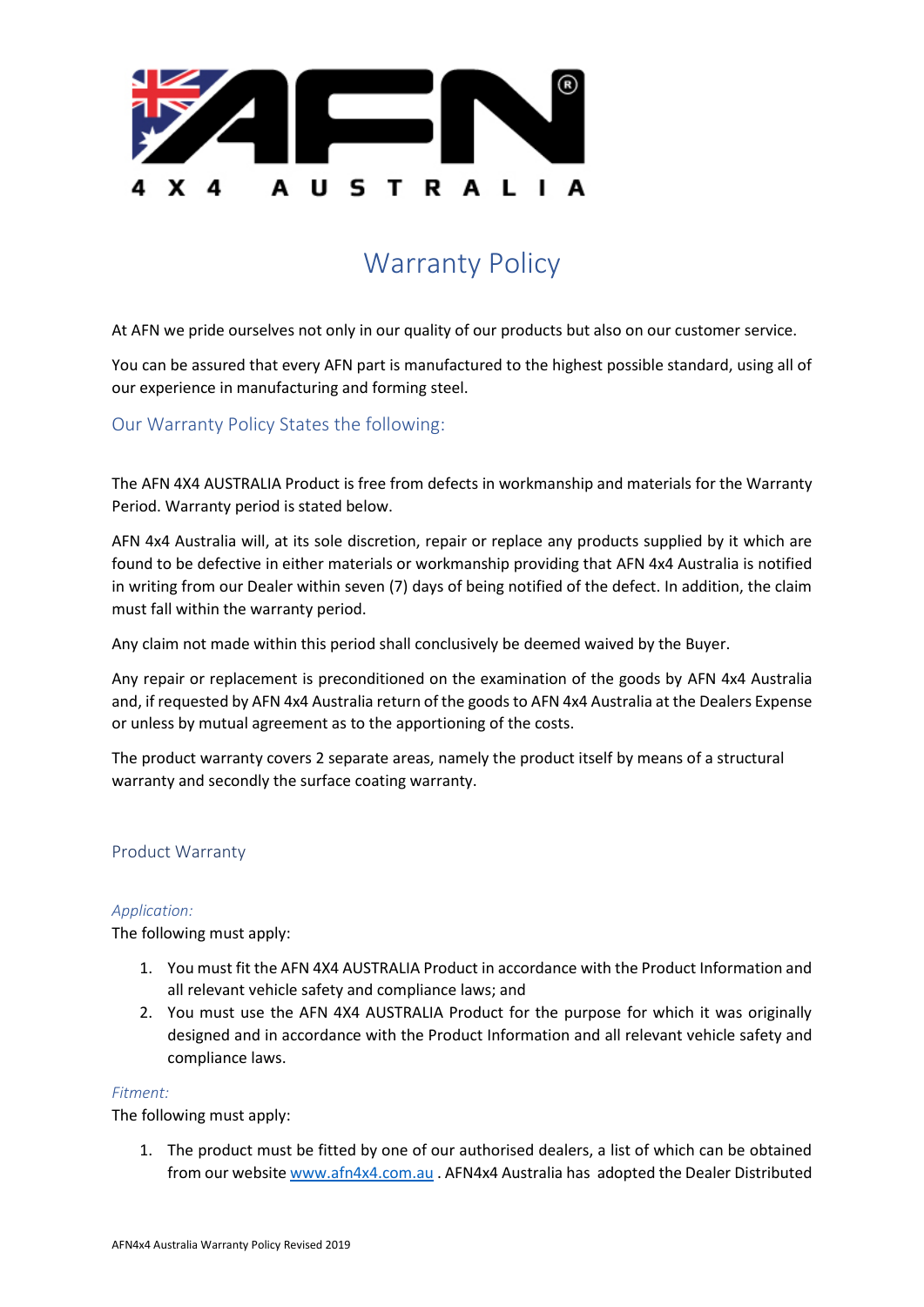

product policy and as such does not sell direct to the end user. As such all claims must be directed through the place of purchase. Please see the consumer protection clause below.

- 2. The product must not be modified in any way or form from the original supply.
- 3. It is up to the Dealer to ensure that the correct product is being fitted to the respective vehicle. Please pay particular attention to model changeover years as this is where most errors occur. It is up to the customer to ensure they are familiar with their vehicles features and model code.

#### *Application*

The Following must apply:

- 1. The product must not be used in any form of competition or extreme events including but not limited to racing, rallying, hill climbing trials or any similar activity.
- 2. Under no circumstances must the product be used for any other purpose other than the intended use.
- 3. The product must not be used in any corrosive environment including areas of high concentration of salt levels and or PH levels.
- 4. The product is not intended to be used in below surface mining.
- 5. The product must be maintained and should not be neglected, this includes maintaining the surface covering. Neglect is a form of misuse.
- 6. The product must not be overloaded. The term overloading is a general term and covers all products but is not limited to areas such as Light Mounts, Antenna Mounts, Winch Mounts, Towing products, Underbody protection and Side protection products.

#### *Surface Coating*

All AFN 4x4 Steel Products are coated in a powder coat finish.

The application of the powder is applied in two separate coats namely an undercoat which is a high-level etching product and a final topcoat which is the final protective coating.

The colour of the topcoat is primarily black. AFN 4x4 Australia does however reserve the right to change the topcoat to suit different qualities and finishes. These changes are typically done as improvements to the products.

Where a customer chooses to have the colour of the product changed to suit or match the colour of their vehicle, then this change is an agreement between the dealer and the end user and as such the warranty is covered between the Dealer and the end user. Under no circumstances will this warranty be covered by AFN 4x4 Australia.

Due to the nature of our product and the exposure to the elements and road conditions it is expected that from time to time certain damages such as chips and weathering can occur. It is up to the customer to ensure that any damages that may expose the base material of the product be maintained or repaired to prevent corrosion to the product.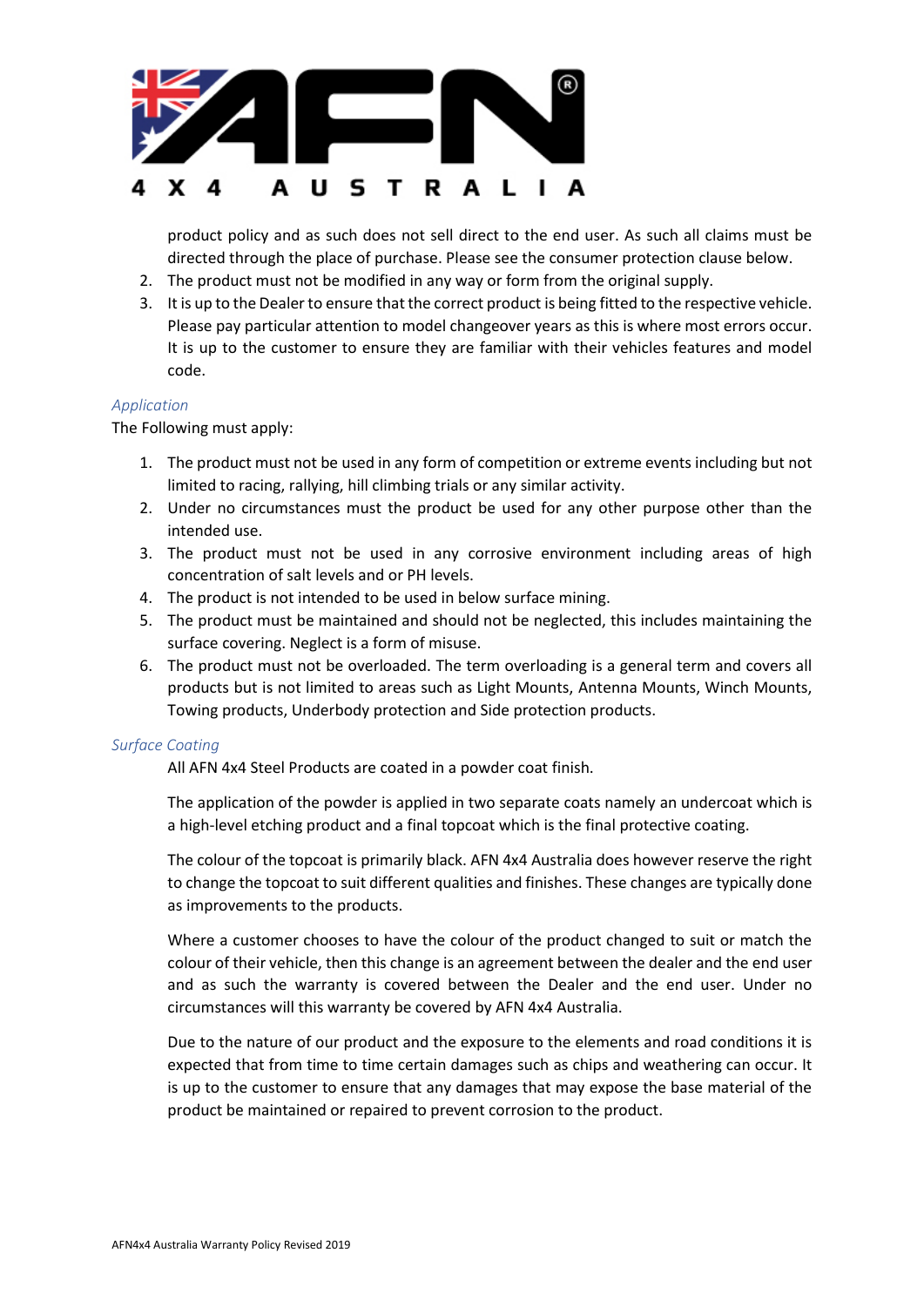

During the fitting of the product, there may be instances where the surface coating could get damaged. It is imperative that these areas are repaired during the fitting stages. Areas left unattended may cause corrosion.

The warranty does not cover exposure to high concentrations of salt and PH levels. It is up to the customer to ensure that any preventative measures are adhered to, and to ensure that level of protection required to maintain the quality and aesthetics of the product is upheld.

Please note that, salt water, when left to dry on the surface of our product will discolour the final coat and may cause permanent damage.

## **Exclusions**

Our warranty does not cover the following

- 1. Normal wear and tear,
- 2. Fitting of the AFN 4X4 AUSTRALIA Product other than in accordance with the Product Information and all relevant vehicle safety and compliance laws, including incorrect fitting,
- 3. Using the AFN 4X4 AUSTRALIA Product other than for the purpose for which it was originally designed or other than in accordance with the Product Information and all relevant vehicle safety and compliance laws, including unusual, improper or negligent use or misuse or overloading,
- 4. All product Sold by AFN4x4 must be fitted by an AFN 4x4 Australia Dealer.
- 5. Misuse or neglect of the AFN 4X4 AUSTRALIA Product, including improper repair or maintenance or failing to repair and maintain,
- 6. Modification, Alteration, abuse, acts of nature, road hazards or adverse conditions, terrorism, vandalism and or collision,
- 7. Any form of competitive event, whether formal or informal including extreme operating environments and or conditions but not limited to events, such as racing, rallying, hill climbing, speed trials or any similar activities,
- 8. Using the AFN 4X4 AUSTRALIA Products in any corrosive environment including areas of high concentration of salt levels and or PH levels.
- 9. Using the AFN4x4 Product in below surface mining.

## **Other**

## Recovery Points

The terms "Recovery Point" and "Rated Recovery Point" has often been misused or misguided in its application and or meaning.

When used as a term "Rated" then this must be followed by a rating appropriate to its use.

Where AFN uses the term "Rated Recovery Point" then this rating is limited to the GVM of the vehicle only. Please do not confuse this with GCM or "Upgraded" Mass conversions.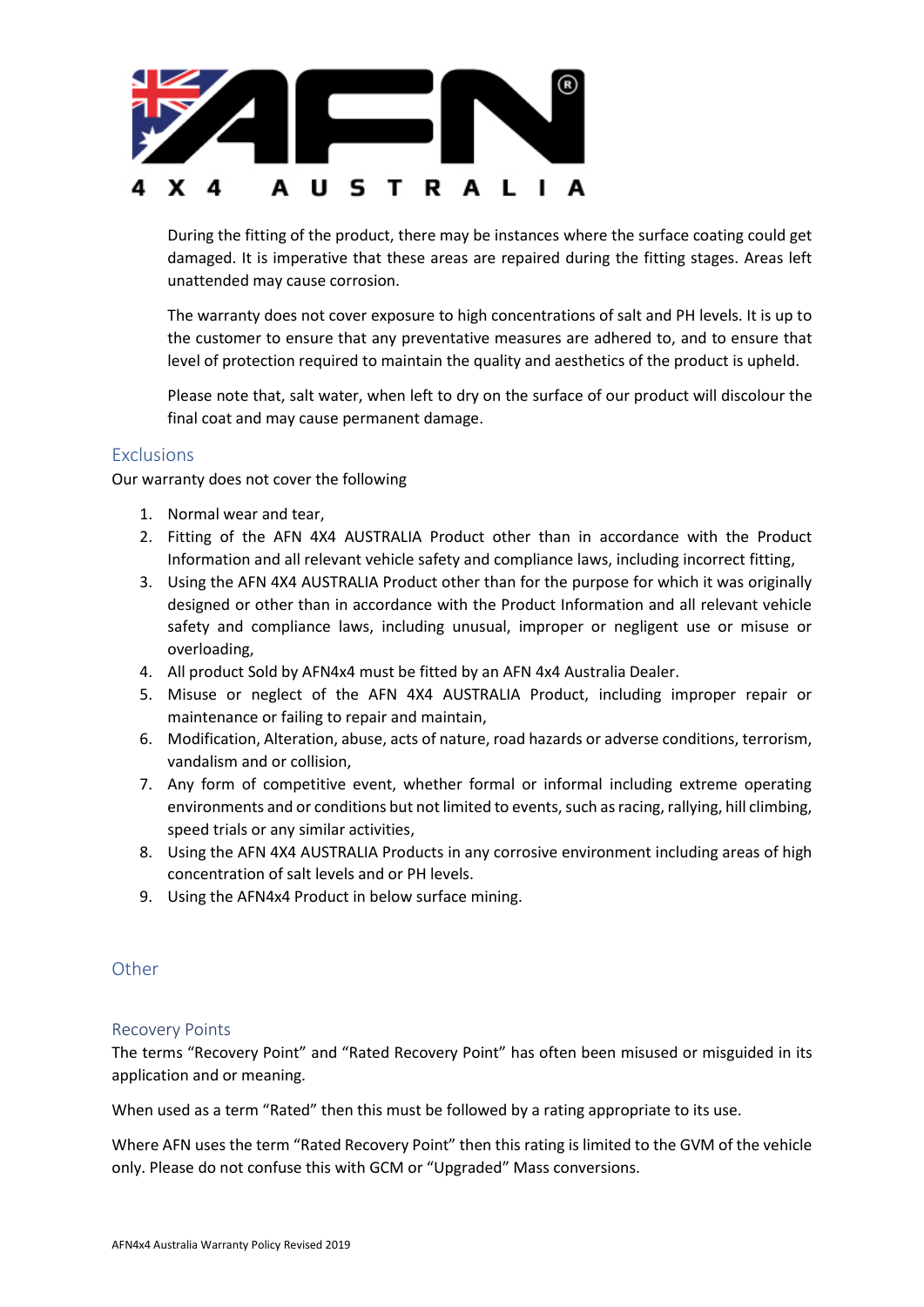

This rating typically has nothing to do with the strength of the product but has more to do with the allowable loading of the vehicle structure.

Please note that the AFN "Rated Recovery Points" are designed as Winch Recovery points and the design was not intended for "Snatch" type recoveries.

## Consumer Laws

The great thing about living in Australia is that each customer is protected by the Australian Consumer Laws. These laws protect both the purchaser as well as the seller.

As such all of our products are sold with a condition that cannot be excluded from the Australian Consumer Law.

The guide to the Australian Consumer laws can be found at the following address:

<https://consumerlaw.gov.au/consumers-and-acl>

The Warranty Provided by AFN 4x4 Australia is in addition to any other consumer law within Australia.

## Warranty Periods

All warranties periods commence on the date of Purchase from AFN4x4 Australia Head Office in Queensland.

- 1. Structural Warranty AFN4x4 warrants its products from structural defects for a period of 24 months from the date of purchase.
- 2. Surface Coating AFN4x4 warrants the original surface coating for a period of 12 Months from the date of purchase

## Making a Claim

Please immediately contact your Dealer as soon as you become aware of a possible defect in the AFN 4X4 AUSTRALIA Product or non-compliance.

As part of the claim we will also request that you provide the purchase receipt and complete a warranty claim form. Please note that no warranty claim will be accepted without proof of purchase of the AFN 4X4 AUSTRALIA Product. Please do not remove the fitted AFN 4X4 AUSTRALIA Product from your vehicle before contacting the Dealer.